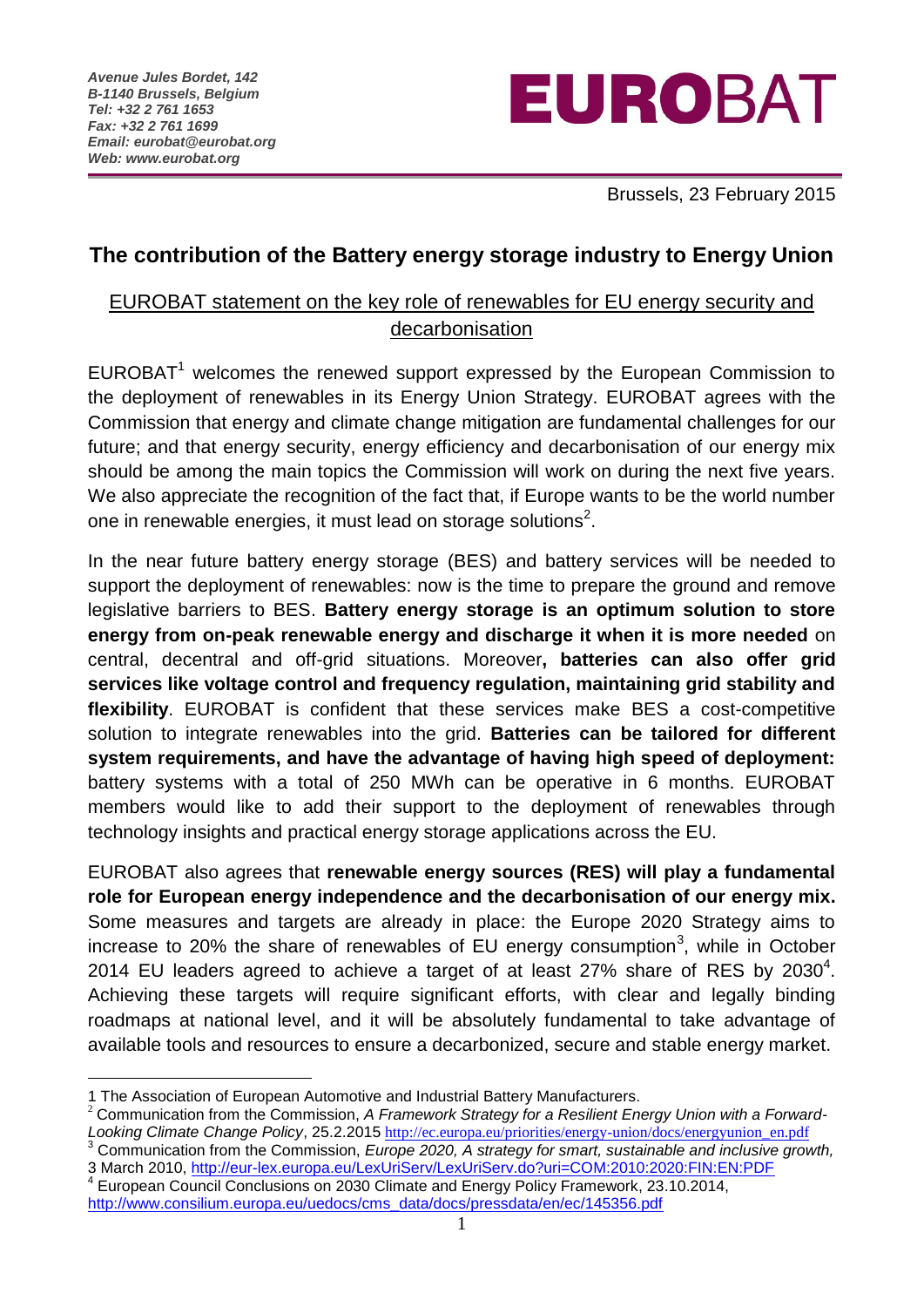# A. The growth of renewables will face several technical challenges

The growth of the share of renewable energy in Europe has been astonishing: according to the European Commission, the share increased from 7,5% in 2000 to 14,4% in 2012, on track to achieve the 20% target foreseen for 2020<sup>5</sup>. We are confident that there is still **space for renewables to grow in the European energy mix**, also considering that the deployment of renewables is not distributed evenly among EU countries. In 2012, the value ranged from 0,3 to 52,4%, with only 9 countries above the 20% level<sup>6</sup>.

To fully deploy renewables and untap their potential to ensure a stable and secure energy supply, **Europe needs to work to overcome the limits of renewables**. Renewables are not a constant source of energy, and depend on unstable weather conditions. So far, the integration of renewables into the electricity grid has posed important challenges in terms of stability and continuous availability, and with the growth of the share of renewables these challenges will become more and more relevant.

**EUROBAT,** the **European association representing the manufacturers of automotive and industrial batteries,** fully support the efforts of the European Union towards the decarbonisation of the energy mix and the development of renewables. Our industry is an important driver for smart, sustainable and inclusive growth in Europe. It has a strong European production base, and our 47 full and associate member companies operate facilities in 29 countries in Europe, Africa and the Middle East. Over 30,000 workers are directly employed by our industry, which provides solutions of high societal importance to move to a competitive, low carbon economy able to benefit all citizens in the EU.

# B. Battery Energy Storage and battery services are a key solution to foster renewables, stabilize the electricity grid and protect the environment

Batteries will facilitate the integration of renewable energies into Europe's electricity grid through energy storage in on-grid and off-grid applications, providing a back-up to intermittent renewable energy. **Battery energy storage (BES) is an optimum solution to store energy from on-peak renewable energy and discharge it when it is more needed**, overcoming RES intrinsic fluctuations such as frequency regulation in primary and secondary reserves. Indeed, batteries can maintain grid stability and flexibility, providing solutions at generation, transmission, distribution and customer levels.

Compared to other storage technologies, batteries are already available on the market to address the needs of TSOs, DSOs and customers at each level of the electricity grid. Batteries do not require complex infrastructure projects, can offer mobile and scalable solutions and can be implemented in low-risk and environmental friendly conditions.

1

<sup>5</sup> Communication from the Commission, *Taking stock of the Europe 2020 strategy for smart, sustainable and inclusive growth,* 19.3.2013, [http://ec.europa.eu/europe2020/pdf/europe2020stocktaking\\_en.pdf](http://ec.europa.eu/europe2020/pdf/europe2020stocktaking_en.pdf) 6 Idem. Countries above 20% level: Sweden, Finland, Austria, Estonia, Portugal, Denmark, Romania, Lithuania, Slovenia.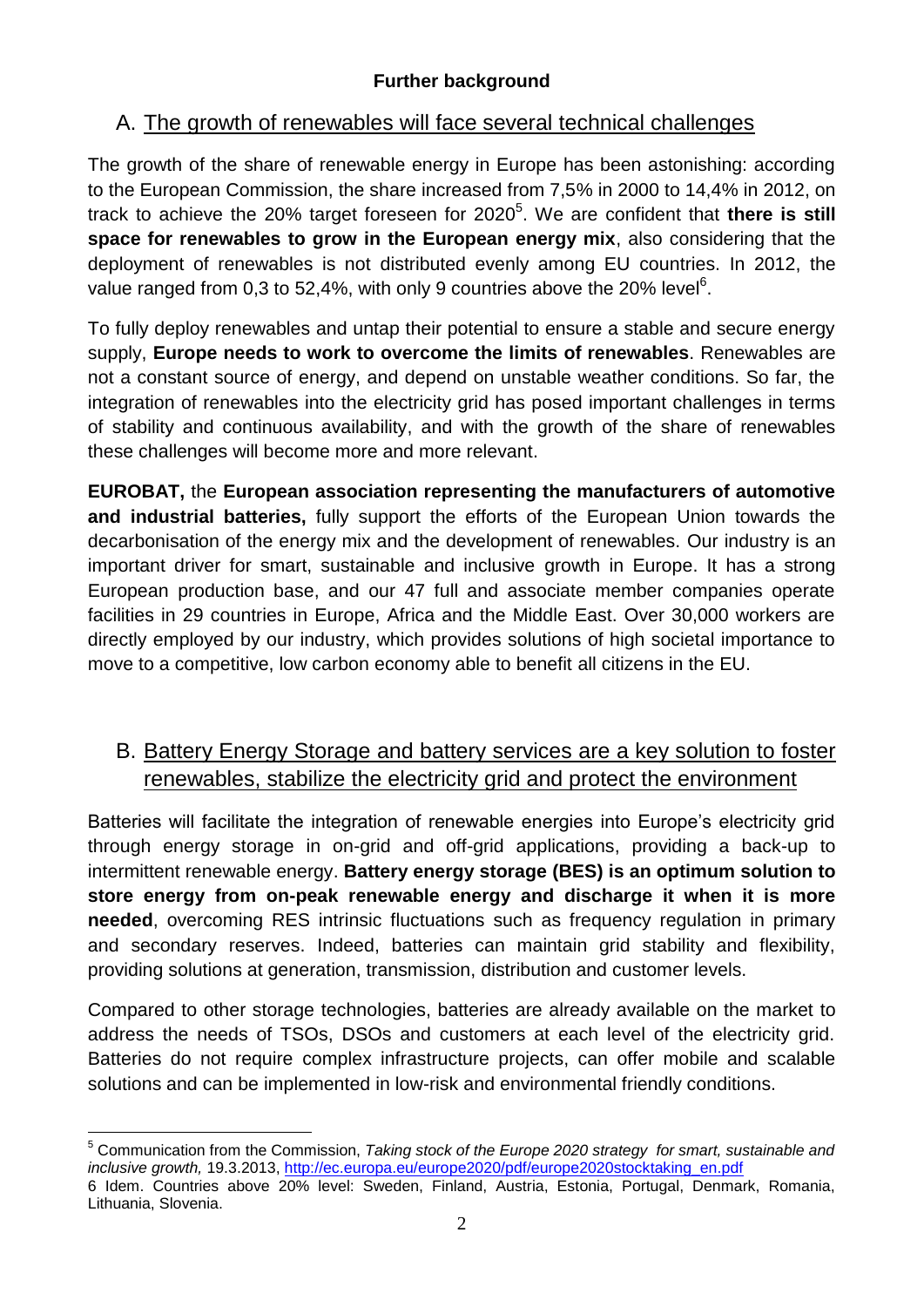**All four batteries technologies – lead, lithium, nickel, sodium – can provide distinctive and important functions to grid operators** and have potential for significant further technological and economic improvement.

- Lead-based batteries are robust and less sensitive to application conditions, can be connected in large battery arrangements without sophisticated management systems and have low cost per kWh.
- Lithium-based batteries are extremely versatile as they can be adapted to practically any voltage, power and energy requirement. Li-ion batteries require sophisticated control electronics, but offer precise management and state of charge control in "smart" applications.
- Nickel-based batteries serve special markets where energy must be stored in extreme climate or cycling or fast charging conditions. They can be connected in large strings without need for sophisticated management systems.
- Sodium Nickel Chloride batteries are a relatively new technology, marked by high specific energy, a constant performance and cycle life in harsh operating environments, and low maintenance requirement.

Batteries are available in various industrial relevant sizes up to large cells with high energy content. Battery energy storage is a mature technology, but there is still space for improvements: EUROBAT is confident that cell-level and systems-level research into BES will further improve the business case for BES at all levels of the grid. Support for battery energy storage R&D is thus crucial for the development of these technologies. Overall, BES can benefit the development of renewables, the grid and the environment by:

Avoiding waste of renewable energy;

<u>.</u>

- Favoring the deployment of renewables and their growth in the energy mix;
- Stabilizing the grid, helping the EU to achieve a stable and security energy supply;
- Decarbonising the energy mix, fighting climate change.

## C. Removing market and legislative barriers to Battery Energy Storage

Despite being a readily available technology, battery energy storage is nowadays seriously limited in Europe mainly due to market and legislative barriers. The EU large scale storage market lags behind its international counterparts in the US and Japan for several reasons, and the risk of dissipating the important knowledge and expertise of the European battery industry is concrete. As already stated by the European Commission itself, **"European energy storage development requires new, European rules to enable its speedy development"<sup>7</sup> ;** the debate on the Energy Union offers a valuable opportunity to advance the deployment of battery energy storage in Europe, overcoming existing barriers:

<sup>7</sup> DG ENER Working Paper, *The future role and challenges of Energy Storage,* 13.3.2013, [http://ec.europa.eu/energy/sites/ener/files/energy\\_storage.pdf](http://ec.europa.eu/energy/sites/ener/files/energy_storage.pdf)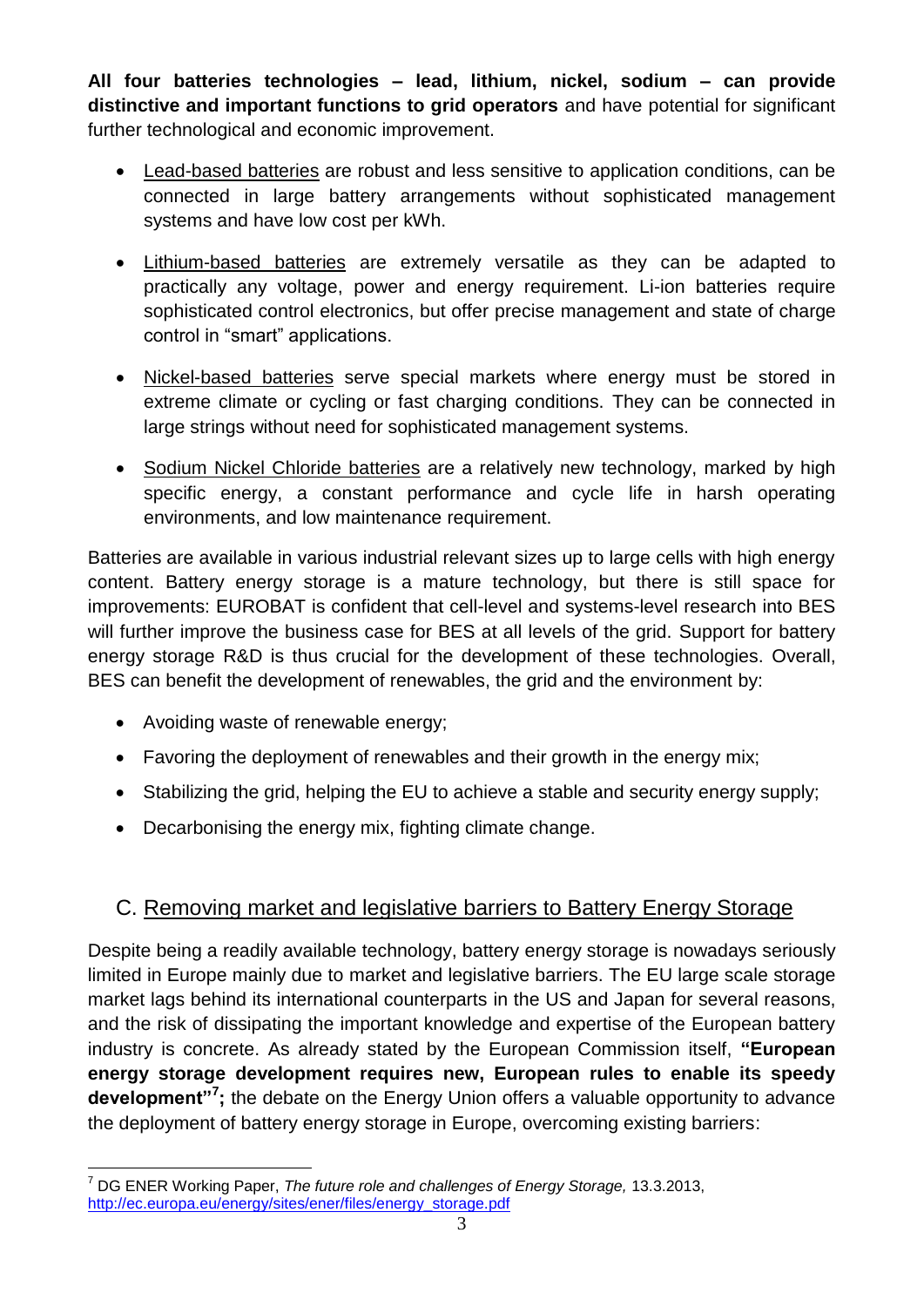1. **Storage strategy –** Energy storage must be seen as an integral part of the development of Europe´s Smart Grid at every level of the electrical system, from generation to consumption.

**EUROBAT position: energy storage should have a central role in the European Energy Union Strategy.**

2. **No EU definition for "energy storage"** – in most Member States, energy storage is defined as a regulated "generating asset", disadvantaging it in any energy calculation and creating differences among national markets.

**EUROBAT position: a consistent EU definition of "energy storage" should be established and included in network codes and relevant EU legislation.**  Defining energy storage as a separate asset would improve market conditions for take-up of market technologies, and should work towards enabling utilities to own and operate those technologies within their asset portfolio. This should also remove the disparities between market conditions in different Member States.

3. **Curtailment** – because power curtailment of installed capacity is possible, network operators can switch off excess power, removing the major incentive to install storage systems and wasting low carbon energy.

**EUROBAT position: we recommend removing or limiting the possibility for power curtailment.** This would result in less wasted energy, and would create demand for batteries and other storage technologies to store excess power and release in peak periods.

4. **Grid services** – Battery energy storage can offer several services to the grid, including voltage and frequency stabilization, which are not correctly valued by the market.

**EUROBAT position: the regulatory framework should include rewards for grid services and overall capacity of energy storage to stabilize quality and supply for renewables generation.** 

5. **Research and Development** – on-grid battery energy storage installations are already reaching the market, but more efforts at R&D level to improve existing battery energy storage technologies are still needed.

**EUROBAT position**: **support for battery energy storage should be maintained and reinforced in existing R&D initiatives like Horizon2020, SET-Plan, the European Grid Initiative and the European Energy Research Alliance.**

6. **Battery energy storage –** Compared to other storage technologies, batteries are a mature technology already available on the market. Lead-based, Lithium-based, Nickel-based and Sodium-based batteries are well established on the European